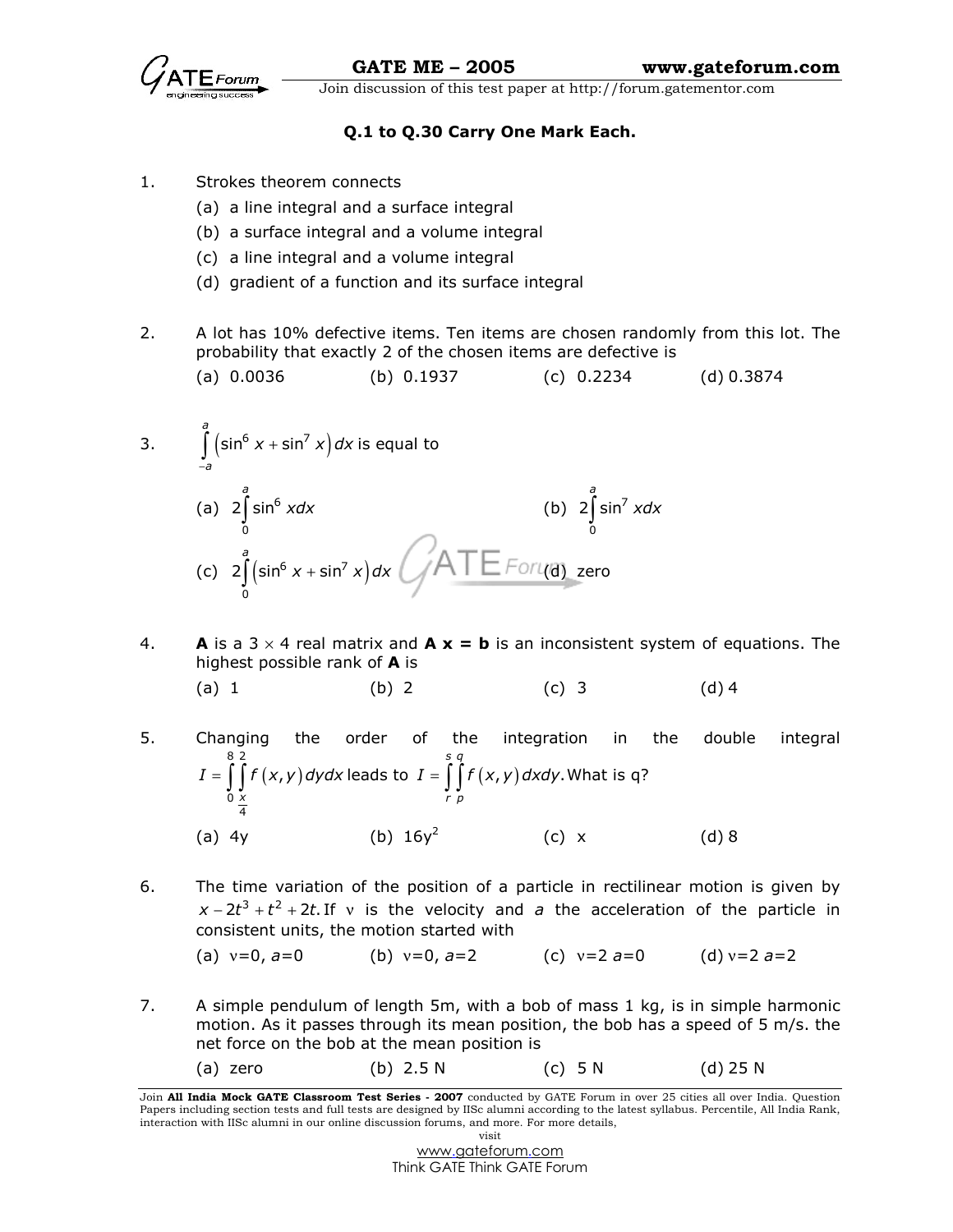

8. A uniform, slender cylindrical rod is made of a homogeneous and isotropic material. The rod rests on a frictionless surface. The rod is heated uniformly. If the radial and longitudinal thermal stresses are represented by  $\sigma_r$  and  $\sigma_z$ , respectively, then

(a) 
$$
\sigma_r = 0, \sigma_z = 0
$$
   
 (b)  $\sigma_r \neq 0, \sigma_z = 0$ 

(c) 
$$
\sigma_r = 0, \sigma_z \neq 0
$$
   
 (d)  $\sigma_r \neq 0, \sigma_z \neq 0$ 

- 9. Two identical cantilever beams are supported as shown, with their free ends in contact through a rigid roller. After the load P is applied, the free ends will have
	- (a) equal deflections but not equal slopes
	- (b) equal slopes but not equal deflections
	- (c) equal slopes as well as equal deflections



- (d) neither equal slopes nor equal deflections
- 10. The number of degrees of freedom of a planar linkage with 8 links and 9 simple revolute joints is
- (a) 1 (b) 2 (c) 3 (d) 4
- 11. There are four samples P, Q, R and S, with natural frequencies 64, 96, 128 and 256 Hz respectively. There are mounted on test setups for conducting vibration experiments. If a loud pure not of frequency 144 Hz is produced by some instrument, which of the samples will show the most perceptible induced vibration?
- (a) P (b) Q (c) R (d) S
- 12. Which one of the following is a criterion in the design of hydrodynamic journal bearings?
	- (a) Sommerfeld number (b) Rating life
	- (c) Specific dynamic capacity (d) Rotation factor
- 13. The velocity components in the x and y directions of a two dimensional potential flow are u and v, respectively, then  $\frac{\partial u}{\partial x}$ x ∂ ∂ is equal to
- (a) x ∂<sup>ν</sup> ∂ (b) x  $-\frac{\partial v}{\partial x}$ (c)  $\frac{\partial V}{\partial y}$ ∂<sup>ν</sup> ∂  $(d) - \frac{\partial V}{\partial y}$  $-\frac{\partial V}{\partial y}$
- 14. In a case of one dimensional heat conduction in a medium with constant properties, T is the temperature at position x, at time t. then  $\frac{\partial T}{\partial x}$ t ∂ ∂ is proportional to
- (a)  $\frac{T}{x}$ (b)  $\frac{\partial T}{\partial x}$ x ∂ ∂ (c)  $\frac{\partial^2 T}{\partial x^2}$  $x \partial t$ ∂ ∂χ∂ (d) 2 2 T x ∂ ∂

Join All India Mock GATE Classroom Test Series - 2007 conducted by GATE Forum in over 25 cities all over India. Question Papers including section tests and full tests are designed by IISc alumni according to the latest syllabus. Percentile, All India Rank, interaction with IISc alumni in our online discussion forums, and more. For more details, visit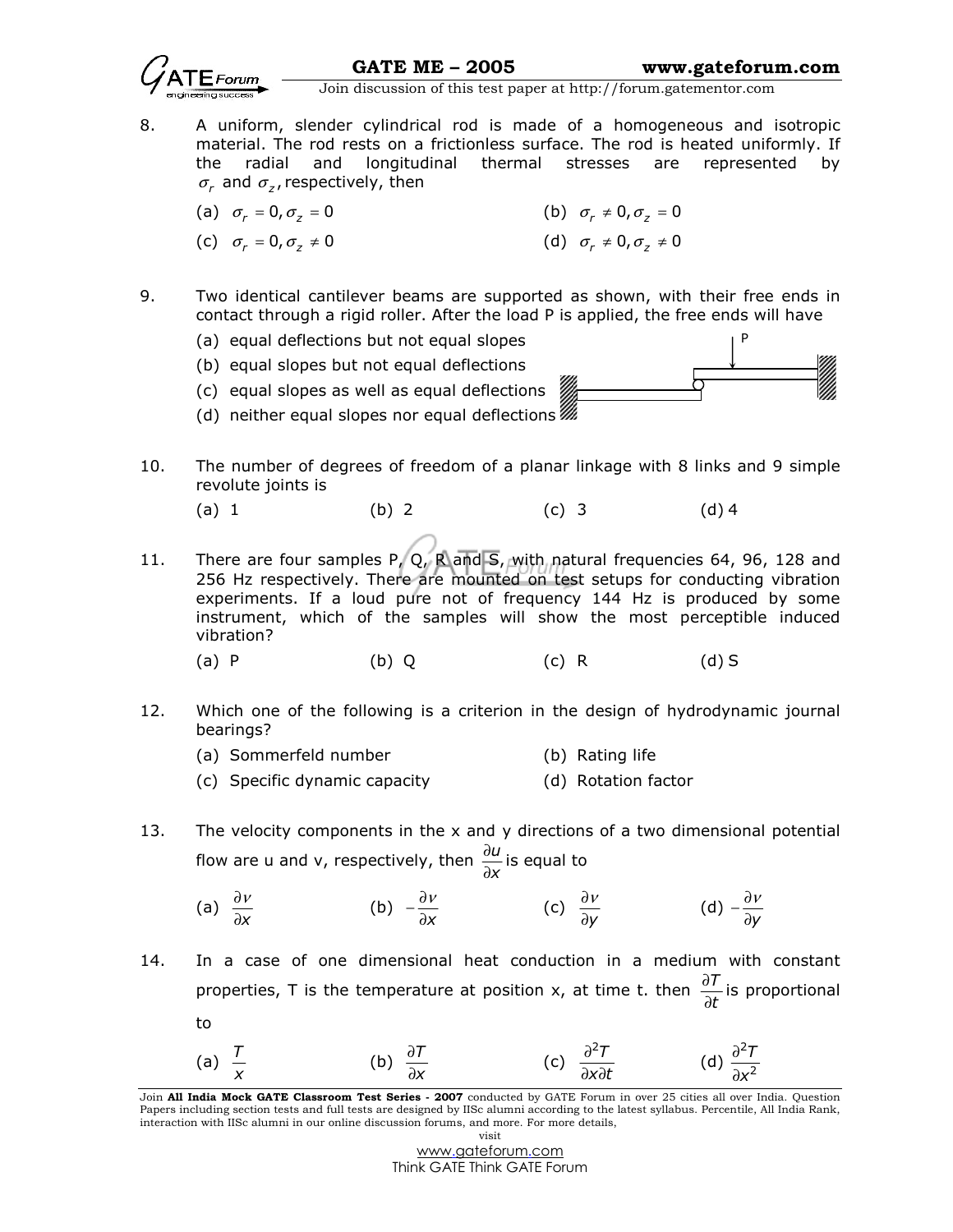

15. The following four figures have been drawn to represent a fictitious thermodynamics cycle, on the p-v and T-s planes.



According to the first law of thermodynamics, equal areas are enclosed by

- (a) Figures 1 and 2 (b) Figures 1 and 3
- (c) Figures 1 and 4 (d) Figures 2 and 3
- 16. A p-v diagram has been obtained from a test on a reciprocating compressor. Which of the following represents that diagram?



Join **All India Mock GATE Classroom Test Series - 2007** conducted by GATE Forum in over 25 cities all over India. Question Papers including section tests and full tests are designed by IISc alumni according to the latest syllabus. Percentile, All India Rank, interaction with IISc alumni in our online discussion forums, and more. For more details, visit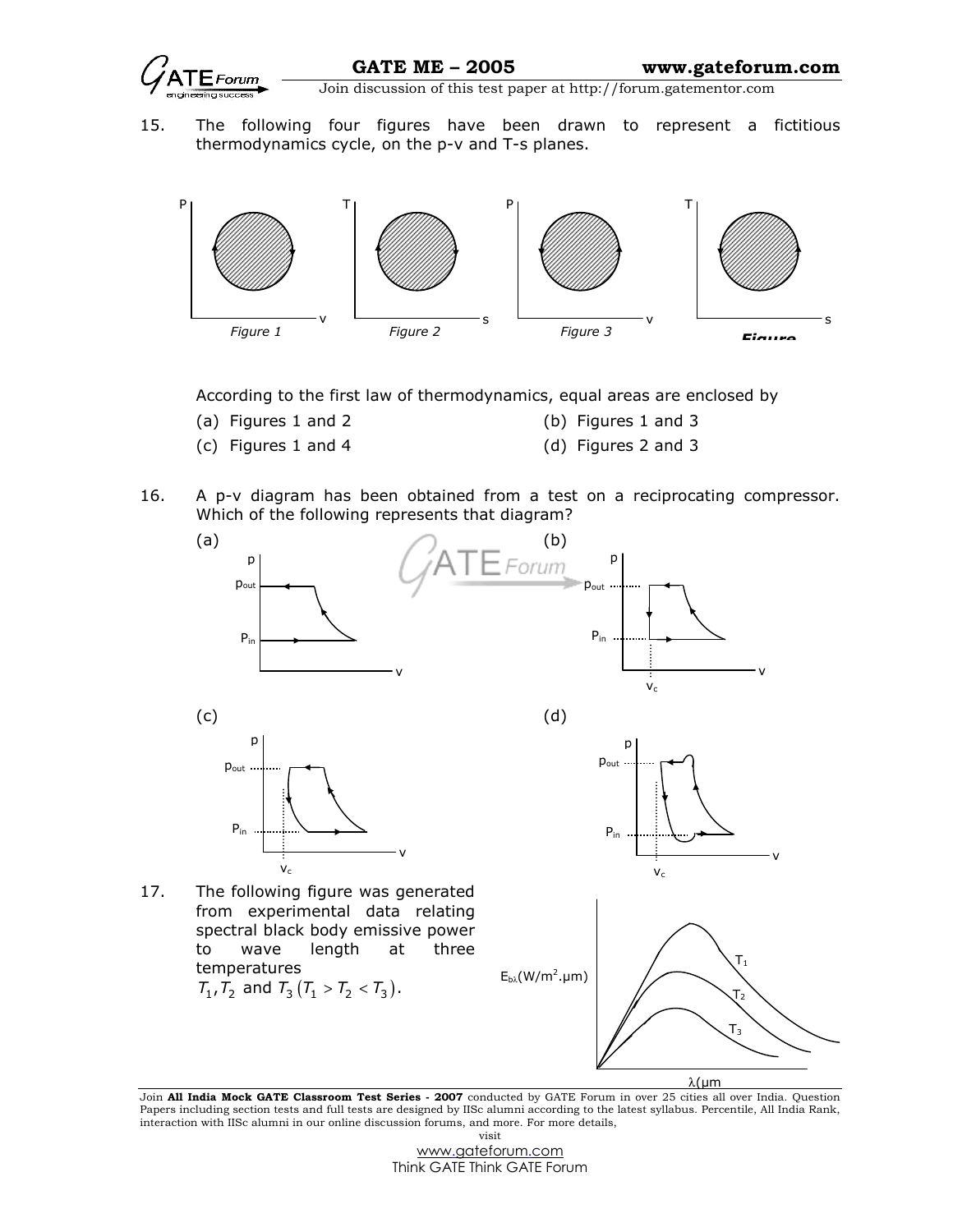

The conclusion is that the measurements are

- (a) correct because the maxima in  $E_{b\lambda}$  show that correct trend
	- (b) correct because Planck's law is satisfied
	- (c) wrong because the Stefan Boltzmann law is not satisfied
	- (d) wrong because Wien's displacement law is not satisfied
- 18. For a typical sample of ambient air (at 35°C, 75% relative humidity and standard atmospheric pressure), the amount of moisture in kg per kg of dry air will be approximately
	- (a) 0.002 (b) 0.027 (c) 0.25 (d) 0.75
- 19. Water at 42° is sprayed into a stream of air at atmospheric pressure, dry bulb temperature of 40°C and a wet bulb temperature of 20°C. The air leaving the spray humidifier is not saturated. Which of the following statements is true?
	- (a) Air gets cooled and humidified (b) Air gets heated and humidified
		-
	- (c) Air gets heated and dehumidified (d) Air gets cooled and dehumidified
- 20. Match the items of List I (Equipment) with the items of List II (Process) and select the correct answer using the given codes.

| List I (Equipment)         | List (Process)                |
|----------------------------|-------------------------------|
| P – Hot Chamber Machine    | $1 -$ Cleaning                |
| Q – Muller                 | $2 - Core making$             |
| R - Dielectric Baker       | $3 - Die casting$             |
| S - Sand Blaster           | $4 -$ Annealing               |
|                            | $5 -$ Sand mixing             |
|                            |                               |
| (a) $P - 2Q - 1R - 4S - 5$ | (b) $P - 4$ $Q - 2R - 3S - 5$ |
| (c) $P - 4Q - 5R - 1S - 2$ | (d) $P - 3Q - 5R - 2S - 1$    |

- 21. When the temperature of a solid metal increases.
	- (a) strength of the metal decreases but ductility increases
	- (b) both strength and ductility of the metal decrease
	- (c) both strength and ductility of the metal increase
	- (d) strength of the metal increases but ductility decreases

Join All India Mock GATE Classroom Test Series - 2007 conducted by GATE Forum in over 25 cities all over India. Question Papers including section tests and full tests are designed by IISc alumni according to the latest syllabus. Percentile, All India Rank, interaction with IISc alumni in our online discussion forums, and more. For more details, visit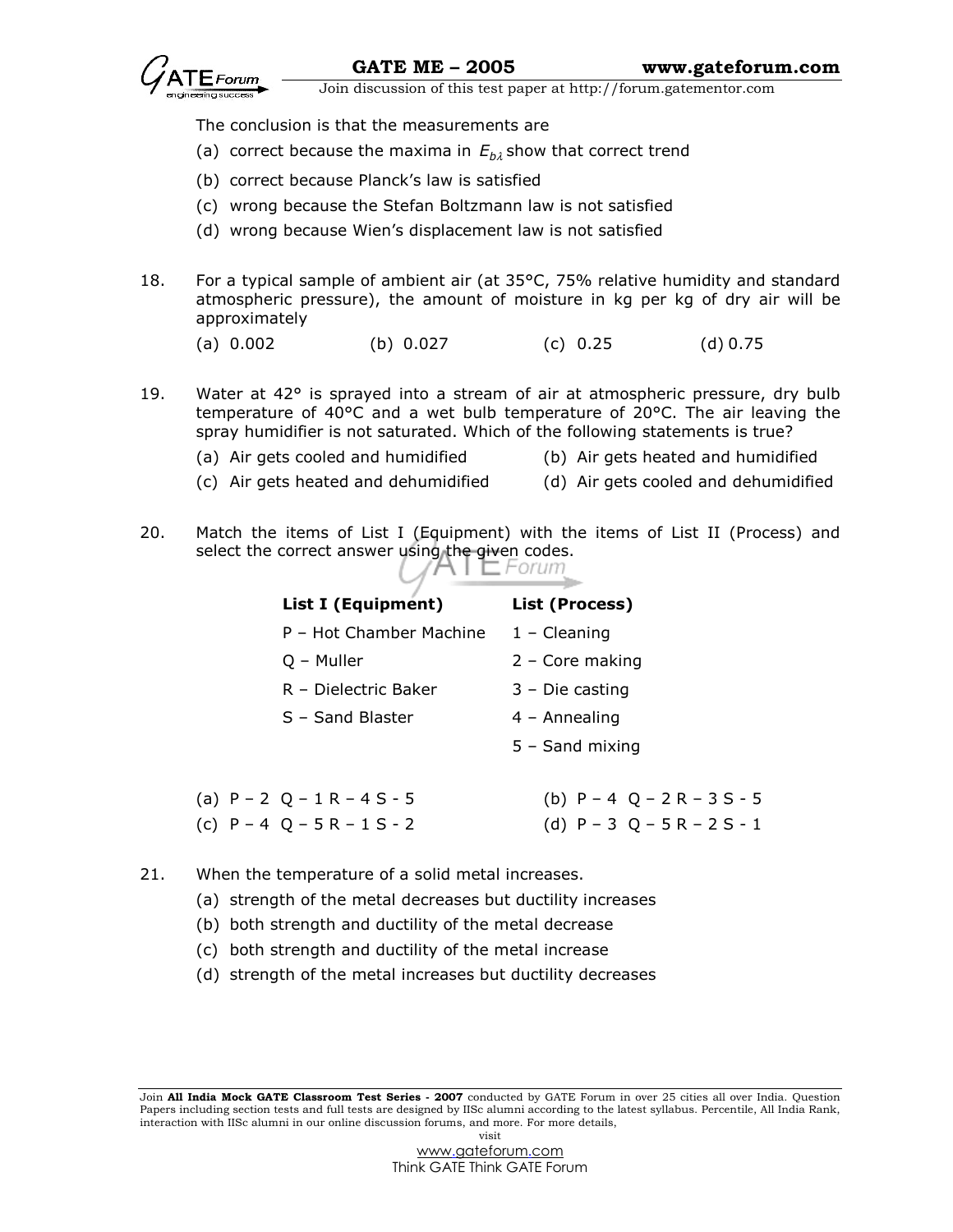

- 22. The strength of a brazed joint
	- (a) decreases with increase in gap between the two joining surfaces
	- (b) increases with increase in gap between the two joining surfaces
	- (c) decreases up to certain gap between the two joining surfaces beyond which it increases
	- (d) increases up to certain gap between the two joining surfaces beyond which it decreases
- 23. A zigzag cavity in a block of high strength alloy is to be finish machined. This can be carried out by using
	- (a) electric discharge machining
	- (b) electro-chemical machining
	- (c) laser beam machining
	- (d) abrasive flow machining



- 24. In order to have interfernce fit, it is essential that the lower limit of the shaft should be
	- (a) greater than the upper limit of the hole
	- (b) lesser than the upper limit of the hole
	- (c) greater than the lower limit of the hole
	- (d) lesser than the lower limit of the hole
- 25. When 3-2-1 principle in used to support and locate a three dimensional workpiece during machining, the number of degrees of freedom that are restricted is
- (a) 7 (b) 8 (c) 9 (d) 10
- 26. The figure below shows a graph, which qualitatively relates cutting speed and cost per piece produced.



Join All India Mock GATE Classroom Test Series - 2007 conducted by GATE Forum in over 25 cities all over India. Question Papers including section tests and full tests are designed by IISc alumni according to the latest syllabus. Percentile, All India Rank, interaction with IISc alumni in our online discussion forums, and more. For more details, visit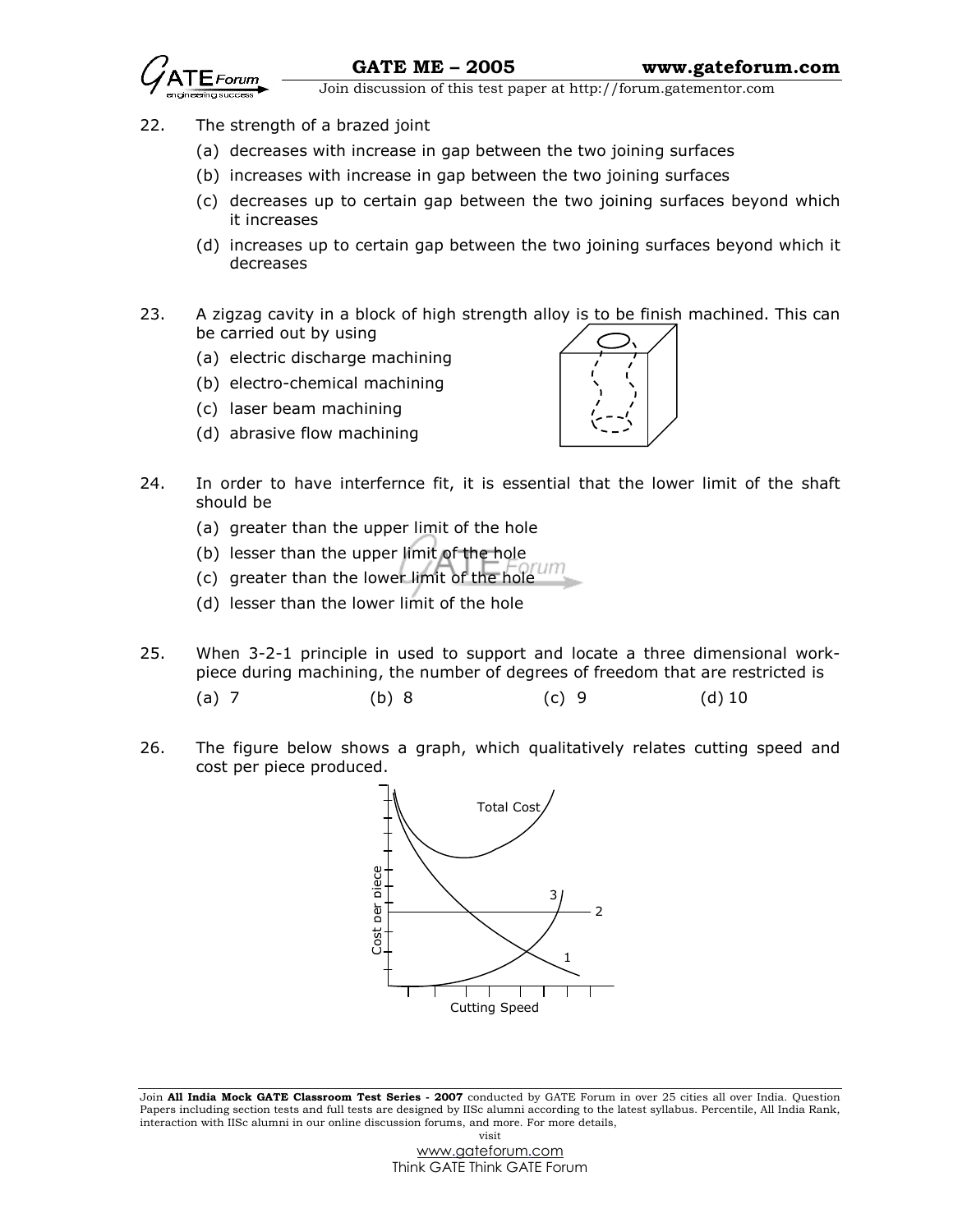The three curves, 1, 2 and 3 respectively represent

- (a) machining cost, non-productive cost, tool changing cost
- (b) non-productive cost, machining cost, tool changing cost
- (c) tool changing cost, machining cost, non-productive cost
- (d) tool changing cost, non-productive cost, machining cost
- 27. Which among the NC operations given below are continuous path operations?

| Arc Welding (AW)                  | Milling (M)                 |
|-----------------------------------|-----------------------------|
| Drilling (D)                      | Punching in Sheet Metal (P) |
| Laser Cutting of Sheet Metal (LC) | Spot Welding (SW)           |

- (a) AW, LC and M (b) AW, D, LC and M (c) D, LC, P and SW (d) D, LC and SW
- 28. An assembly activity is represented on an Operation Process Chart by the symbol
	- (a)  $\Box$  (b)  $^{A}_{A}TE$  Forum (c) 0 (d) 0
- 29. The sales of a product during the last four years were 860, 880, 870 and 890 units. The forecast for the fourth year was 876 units. If the forecast for the fifth year, using simple exponential smoothing, is equal to the forecast using a three period moving average, the value of the exponential smoothing constant  $\alpha$  is
- (a)  $\frac{1}{7}$ (b)  $\frac{1}{5}$  (c)  $\frac{2}{7}$ (d)  $\frac{2}{5}$
- 30. Consider a single server queuing model with Poisson arrivals  $(\lambda = 4$ /hour) and exponential service  $(\mu = 4 / \text{hour})$ . The number in the system is restricted to a maximum of 10. the probability that a person who comes in leaves without joining the queue is
- (a)  $\frac{1}{11}$  (b)  $\frac{1}{10}$  (c)  $\frac{1}{9}$  (d)  $\frac{1}{2}$

Join All India Mock GATE Classroom Test Series - 2007 conducted by GATE Forum in over 25 cities all over India. Question Papers including section tests and full tests are designed by IISc alumni according to the latest syllabus. Percentile, All India Rank, interaction with IISc alumni in our online discussion forums, and more. For more details, visit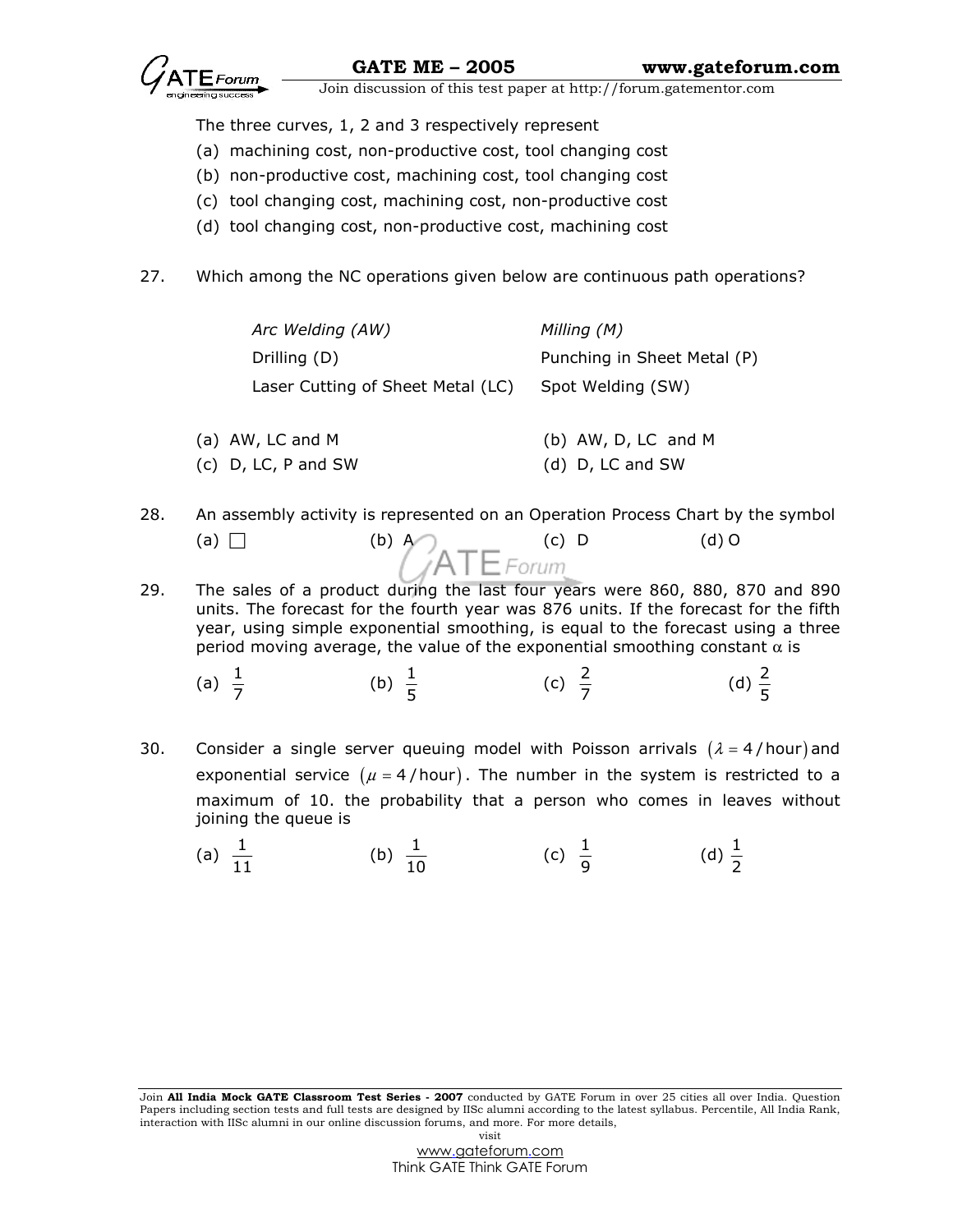

e

Join discussion of this test paper at http://forum.gatementor.com

## Q.31 to Q.80 Carry One Marks Each.

- 31. Which one of the following is an eigen vector of the matrix
	- $\begin{bmatrix} 5 & 0 & 0 & 0 \end{bmatrix}$  $\begin{bmatrix} 0 & 5 & 0 & 0 \\ 0 & 0 & 2 & 1 \end{bmatrix}$ 0 0 2 1  $\begin{bmatrix} 0 & 0 & 3 & 1 \end{bmatrix}$ ט ט כ ט $\vert$  (a) 1  $\vert$  –2 $\vert$ 0 0  $\lceil 1 \rceil$  $|0|$  $\begin{bmatrix} 0 \\ 0 \end{bmatrix}$  (b) 0  $|0|$  $|1|$ 0  $\lceil 0 \rceil$  $\mathsf{P}$  $\begin{bmatrix} 1 \\ 0 \end{bmatrix}$  $\overline{c}$  (c) 1 0 0 2  $\lceil 1 \rceil$  $\lfloor \overline{\phantom{a}}\rceil$  $\begin{bmatrix} 0 \\ 1 \end{bmatrix}$  $\overline{0}$  $\begin{bmatrix} 0 \\ -2 \end{bmatrix}$  (d) 1 1 2 1  $\lceil 1 \rceil$  $\vert -1 \vert$  $\vert 2 \vert$  $\begin{bmatrix} 1 \end{bmatrix}$
- 32. With a 1 unit change in b, what is the change in x in the solution of the system of equations  $x + y = 2, 1.01x + 0.99y = b$ ?

(a) zero  $(b)$  2 units  $(c)$  50 units  $(d)$  100 units

- 33. By a change of variables  $x(u,v) = uv$ ,  $y(u,v) = v$  $\frac{\cdot}{\mu}$  in a double integral, the<br>u integrand  $f(x,y)$  changes to  $f\left(u\overline{v}, \frac{v}{u}\right)\phi(u,v)$ . T  $\left(u\nabla,\frac{v}{u}\right)\phi(u,v)$  . Then,  $\phi(u,v)$  is (a)  $2\frac{V}{I}$  $\frac{v}{u}$  (b) 2uv (c)  $v^2$  (d) 1
- 34. The right circular cone of largest volume that can be enclosed by a sphere of 1 m radius has a height of
- (a)  $\frac{1}{3}$ m (b)  $\frac{2}{3}m$  (c)  $\frac{2\sqrt{2}}{3}m$  (d)  $\frac{4}{3}m$
- 35. If  $x^2 \frac{dy}{dx} + 2xy = \frac{2 \ln x}{x}$ , and  $y(1) = 0$ , then what is  $y(e)$ ? (a) e (b) 1  $\frac{1}{e}$  (d)  $\frac{1}{e^2}$
- 36. The line integral  $\int \vec{V} \cdot d\vec{r}$  of the vector function  $\vec{V}(\vec{r}) = 2xyz\hat{i} + x^2z\hat{j} + x^2y\hat{k}$ from the origin to the point  $P(1,1,1)$ 
	- (a) is 1 (b) is zero
	- $(c)$  is  $-1$
	- (d) cannot be determined without specifying the path

Join All India Mock GATE Classroom Test Series - 2007 conducted by GATE Forum in over 25 cities all over India. Question Papers including section tests and full tests are designed by IISc alumni according to the latest syllabus. Percentile, All India Rank, interaction with IISc alumni in our online discussion forums, and more. For more details, visit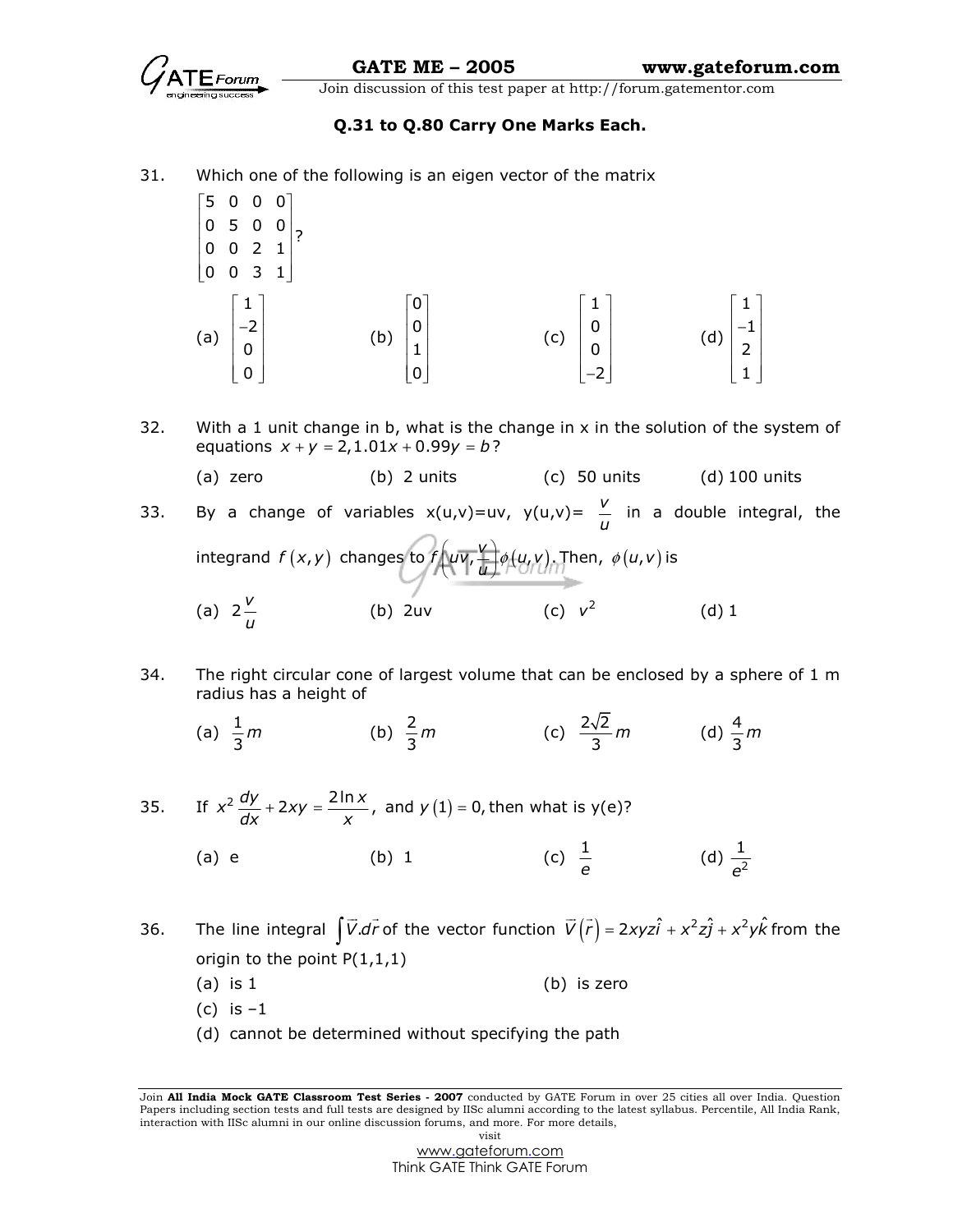GATE ME – 2005 www.gateforum.com

Join discussion of this test paper at http://forum.gatementor.com

37. Starting from  $x_0 = 1$ , one step of Newton-Raphson method in solving the equation  $x^3 + 3x - 7 = 0$  gives the next value  $(x_1)$  as

(a)  $x_1=0.5$  (b)  $x_1=1.406$  (c)  $x_1=1.5$  (d)  $x_1=2$ 

38. A single die is thrown twice. What is the probability that the sum is neither 8 or 9?

(a) 
$$
\frac{1}{9}
$$
 (b)  $\frac{5}{36}$  (c)  $\frac{1}{4}$  (d)  $\frac{3}{4}$ 

39. Two books of mass 1 kg each are kept on a table, one over the other. The coefficient of friction on every pair of contacting surfaces is 0.3. the lower book is pulled with a horizontal force F. the minimum value of F for which slip occurs between the two books is

(a) zero (b) 1.06 N (c) 5.74 N (d) 8.83 N

- 40. A shell is fired from a cannon. At the instant the shell is just about to leave the barrel, its velocity relative to the barrel is 3m/s, while the barrel is swinging upwards with a constant angular velocity of 2 rad/sec. The magnitude of the absolute velocity of the shell is
	- (a) 3 m/s
	- (b) 4 m/s
	- (c) 5 m/s
	- (d) 7 m/s



41. An elevator (lift) consists of the elevator cage and a counter weight, of mass m each. The cage and the counterweight are connected by a chain that passes over a pulley. The pulley is coupled to a motor. It is desired that the elevator should have a maximum stopping time of t seconds from a peak speed v. if the inertia of the pulley and the chain are neglected, the minimum power that the motor must have is pulley



Join All India Mock GATE Classroom Test Series - 2007 conducted by GATE Forum in over 25 cities all over India. Question Papers including section tests and full tests are designed by IISc alumni according to the latest syllabus. Percentile, All India Rank, interaction with IISc alumni in our online discussion forums, and more. For more details, visit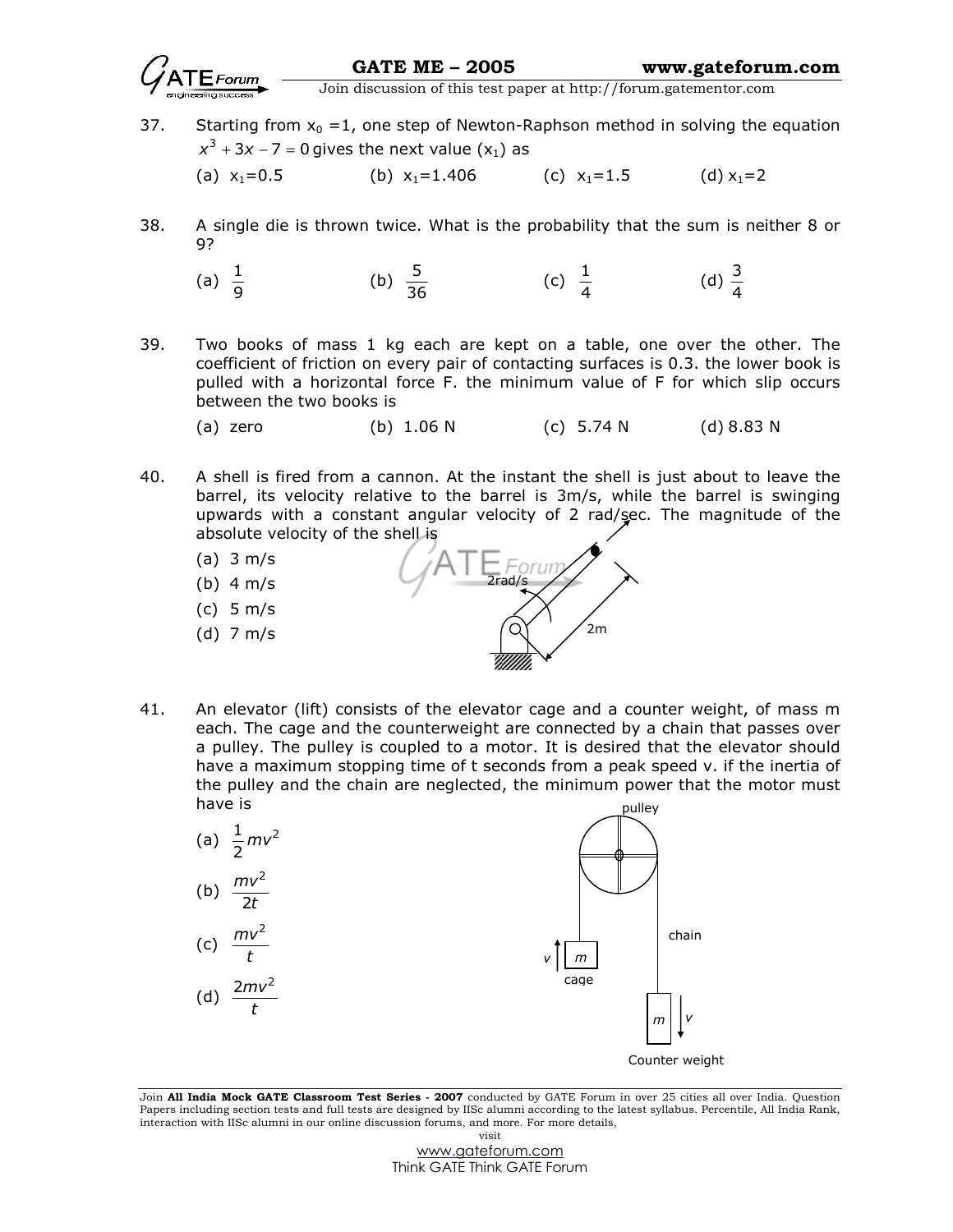

42. A 1 kg mass of clay, moving with a velocity of 10 m/s, strikes a stationary wheel and sticks to it. The solid wheel has a mass of 20 kg and a radius of 1 m. assuming that the wheel and the ground are both rigid and that the wheel is set into pure rolling motion, the angular velocity of the wheel immediately after the impact is approximately



43. The two shafts AB and BC, of equal length and diameters d and 2d, are made of the same material. They are joined at B through a shaft coupling, while the ends A and C are built-in (cantilevered). A twisting moment T is applied to the coupling. If  $T_A$  and  $T_C$  represent the twisting moments at the ends A and C, respectively, then coupling



- 44. A beam is made up of two identical bars AB and BC, by hinging them together at B. The end A is built-in (cantilevered) and the end C is simply supported. With the load P acting as shown, the bending moment at A is
	- (a) zero



45. A cantilever beam carries the anti-symmetric load shown, where  $w<sub>o</sub>$  is the peak intensity of the distributed load. Qualitatively, the correct bending moment diagram for this beam is w<sup>o</sup>



Join All India Mock GATE Classroom Test Series - 2007 conducted by GATE Forum in over 25 cities all over India. Question Papers including section tests and full tests are designed by IISc alumni according to the latest syllabus. Percentile, All India Rank, interaction with IISc alumni in our online discussion forums, and more. For more details, visit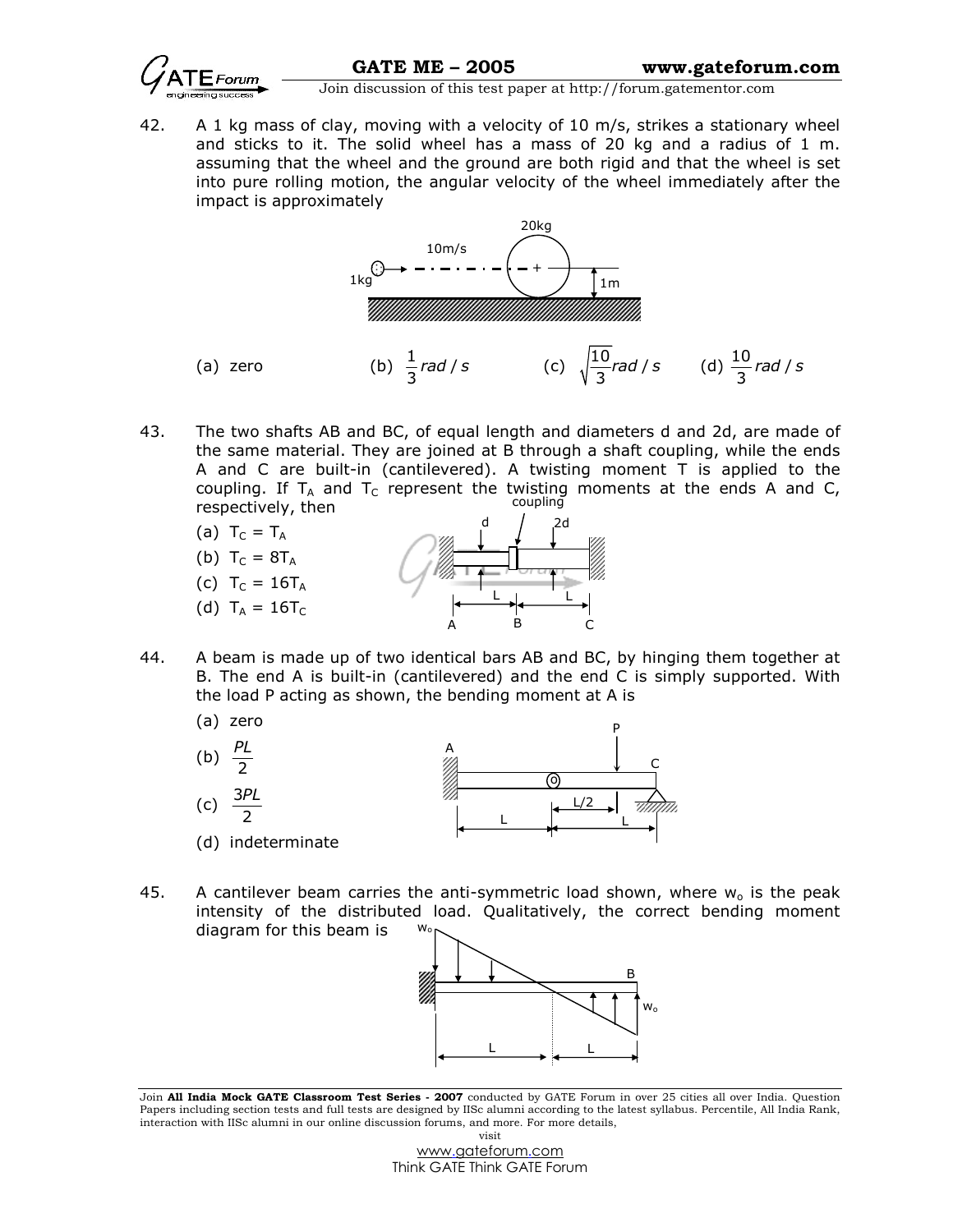



46. A cantilever beam has the square cross section of 10 mm× 10 mm. It carries a transverse load of 10 N. considering only the bottom fibres of the beam, the correct representation of the longitudinal variation of the bending stress is



47. In a cam-follower mechanism, the follower needs to rise through 20 mm during 60° of cam rotation, the first 30° with a constant acceleration and then with a deceleration of the same magnitude. The initial and final speeds of the follower are zero. The cam rotates at a uniform speed of 300 rpm. The maximum speed of the follower is

```
(a) 0.60 \text{ m/s} (b) 1.20 \text{ m/s} (c) 1.68 \text{ m/s} (d) 2.40 \text{ m/s}
```
- 48. A rotating disc of 1 m diameter has two eccentric masses of 0.5 kg each at radii of 50 mm and 60 mm at angular positions of  $0^{\circ}$  and 150°, respectively. A balancing mass of 0.1 kg is to be used to balance the rotor. What is the radial position of the balancing mass?
	- (a) 50 mm (b) 120 mm (c) 150 mm (d) 280 mm

Join All India Mock GATE Classroom Test Series - 2007 conducted by GATE Forum in over 25 cities all over India. Question Papers including section tests and full tests are designed by IISc alumni according to the latest syllabus. Percentile, All India Rank, interaction with IISc alumni in our online discussion forums, and more. For more details, visit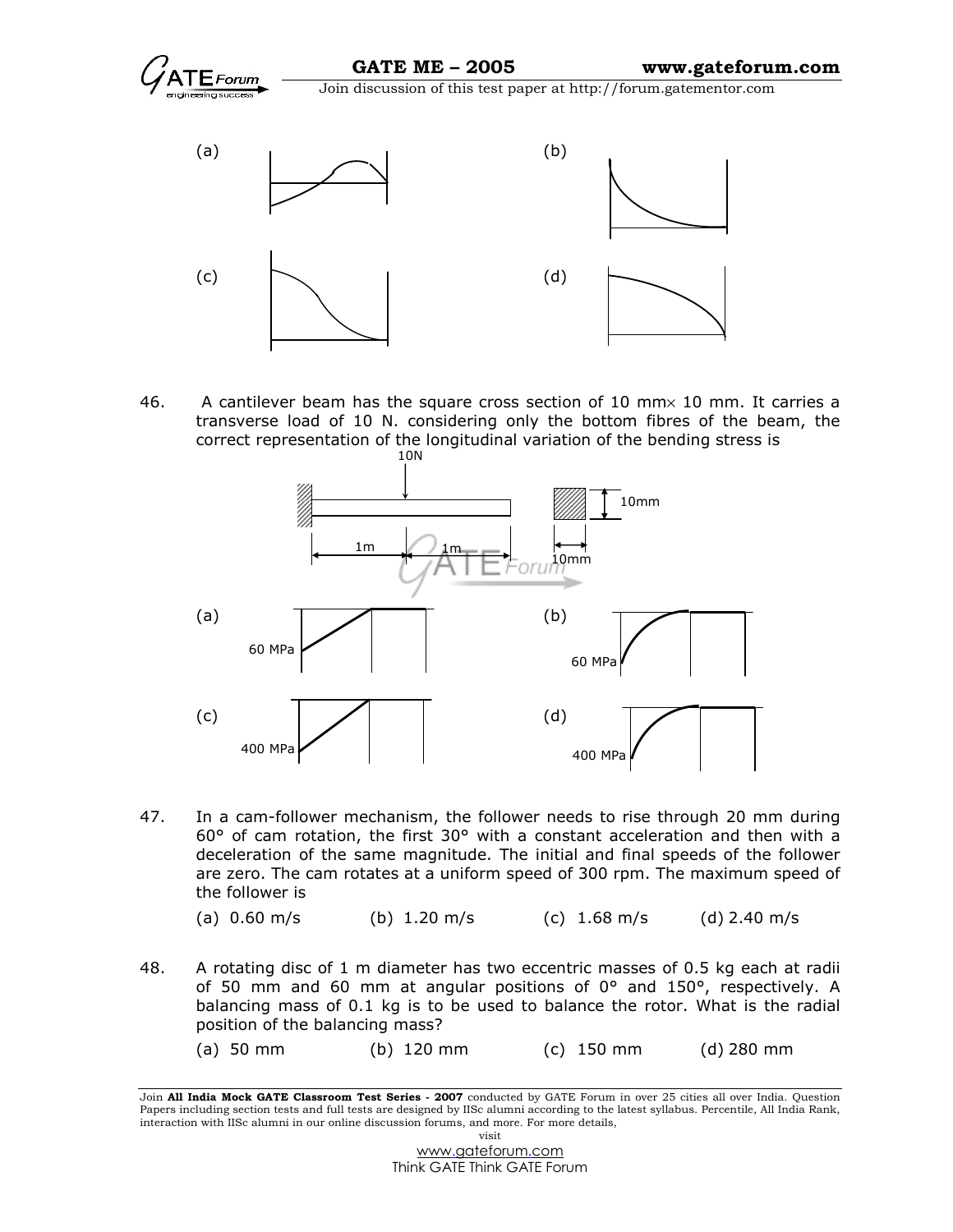49. In a spring-mass system, the mass is 0.1 kg and the stiffness of the spring is 1 kN/m. By introducing a damper, the frequency of oscillation is found to be 90% of the original value. What is the damping coefficient of the damper?

(a) 
$$
1.2 \text{ N} \cdot \text{s/m}
$$
 (b)  $3.4 \text{ N} \cdot \text{s/m}$  (c)  $8.7 \text{ N} \cdot \text{s/m}$  (d)  $12.0 \text{ N} \cdot \text{s/m}$ 

50. The Mohr's circle of plane stress for a point in a body is shown. The design is to be done on the basis of the maximum shear stress theory for yielding. Then, yielding will just begin if the designer chooses a ductile material whose yield strength is



- (a) 45 MPa (b) 50 MPa (c) 90 MPa (d) 100 MPa
- 51. A weighing machine consists of a 2 kg pan resting on a spring. In this condition, the pan resting on the spring, the length of the spring is 200 mm. When a mass of 20 kg is placed on the pan, the length of the spring becomes 100 mm. For the spring, the un-deformed length  $l_o$  and the spring constant k (stiffness) are

(a) 
$$
I_o = 220 \text{mm}, k = 1862N/m
$$
   
 (b)  $I_o = 210 \text{mm}, k = 1960N/m$ 

(c) 
$$
I_o = 200 \text{mm}, k = 1960 - \frac{N}{M} \text{m}
$$
 (d)  $I_o = 200 \text{mm}, k = 2156N / \text{m}$ 

52. A venturimeter of 20 mm throat diameter is used to measure the velocity of water in a horizontal pipe of 40 mm diameter. If the pressure difference between the pipe and throat sections is found to be 30 kPa then, neglecting frictional losses, the flow velocity is

(a) 
$$
0.2 \, \text{m/s}
$$
 (b)  $1.0 \, \text{m/s}$  (c)  $1.4 \, \text{m/s}$  (d)  $2.0 \, \text{m/s}$ 

53. A U-tube manometer with a small quantity of mercury is used to measure the static pressure difference between two locations A and B in a conical section through which an incompressible fluid flows. At a particular flow rate, the mercury column appears as shown in the figure. The density of mercury is 13600 kg/m<sup>3</sup> and  $g = 9.81$  m/s<sup>2</sup>. Which of the following is correct?



- (b) Flow direction is B to A and  $p_A p_B = 1.4$  kPa
- (c) Flow direction is A to B and  $p_B p_A = 20$  kPa
- (d) Flow direction is B to A and  $p_B p_A = 1.4$  kPa



Join All India Mock GATE Classroom Test Series - 2007 conducted by GATE Forum in over 25 cities all over India. Question Papers including section tests and full tests are designed by IISc alumni according to the latest syllabus. Percentile, All India Rank, interaction with IISc alumni in our online discussion forums, and more. For more details, visit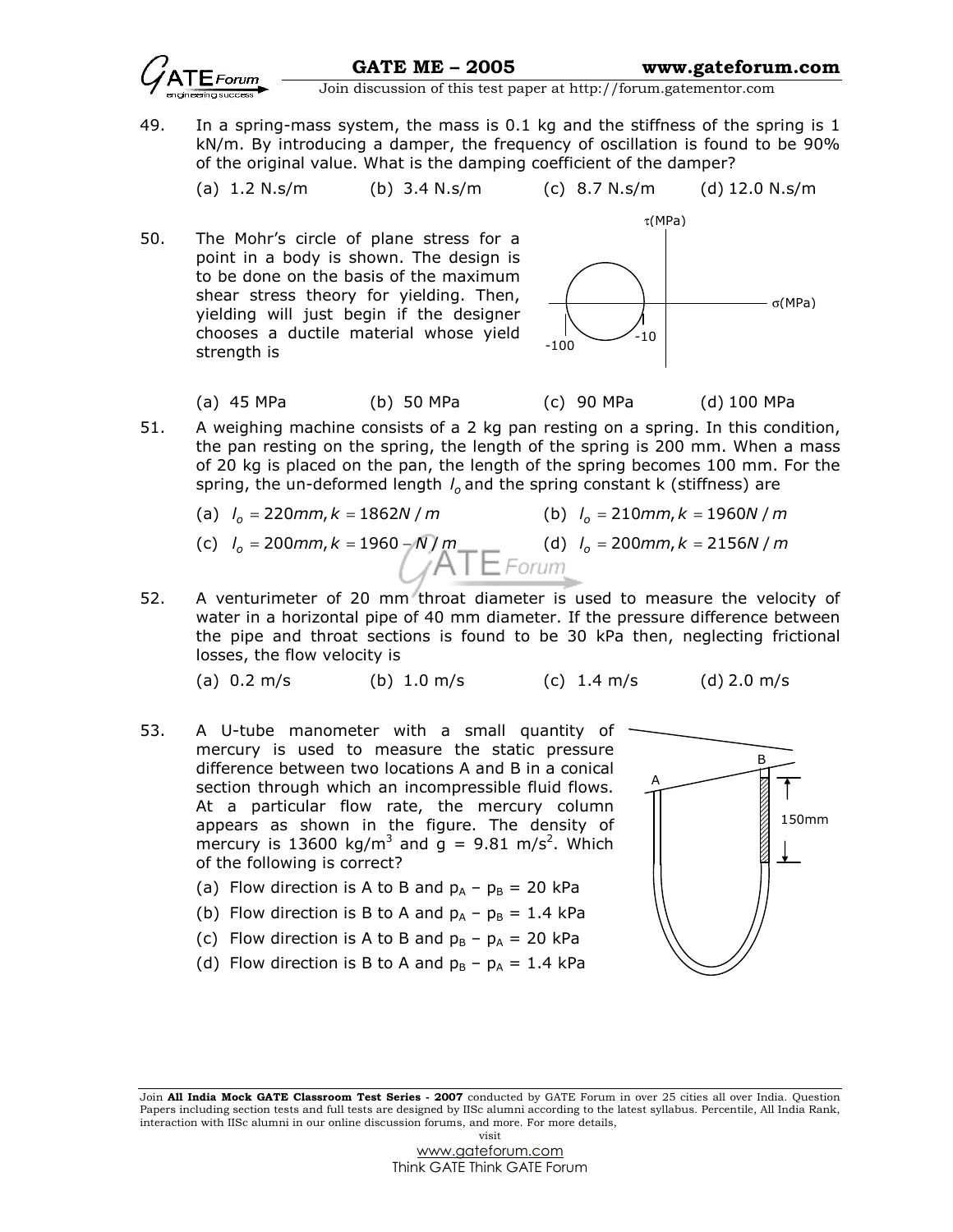

54. A reversible thermodynamic cycle containing only three processes and producing work is to be constructed. The constraints are: (i) there must be one isothermal process, (ii) there must be one isentropic process, (iii) the maximum and minimum cycle pressures and the clearance volume are fixed, and (iv) polytropic processes are not allowed. Then the numbers of possible cycles are

(a) 1 (b) 2 (c) 3 (d) 4

55. Nitrogen at an initial state of 10 bar, 1  $m<sup>3</sup>$  and 300 K is expanded isothermally to a final volume of 2m<sup>3</sup>. The p-v-T relation is  $\left(p + \frac{a}{v^2}\right)v = RT$ ,  $\left(p + \frac{a}{v^2}\right)v = RT$ , where a > 0. the final

pressure

(a) will be slightly less than 5 bar (b) will be slightly more than 5 bar

- (c) will be exactly 5 bar
- (d) cannot be ascertained in the absence of the value of a
- 56. Heat flows through a composite slab, as shown below. The depth of the slab is 1 m. the k values are in W/m K. the overall thermal resistance in K/W is



- 57. A small copper ball of 5 mm diameter at 500 K is dropped into an oil bath whose temperature is 300 K. the thermal conductivity of copper is 400 W/m.K, its density 9000 kg/m<sup>3</sup> and its specific heat 385 J/kg.K. if the heat transfer coefficient is 250 W/m<sup>2</sup>.K and lumped analysis is assumed to be valid, the rate of fall of the temperature of the ball at the beginning of cooling will be, in K/s,
	- (a) 8.7 (b) 13.9 (c) 17.3 (d) 27.7
- 58. A solid cylinder (surface 2) is located at the center of a hollow sphere (surface 1). The diameter of the sphere is 1m, while the cylinder has a diameter and length of 0.5m each. The radiation configuration factor  $F_{11}$  is

(a) 0.375 (b) 0.625 (c) 0.75 (d) 1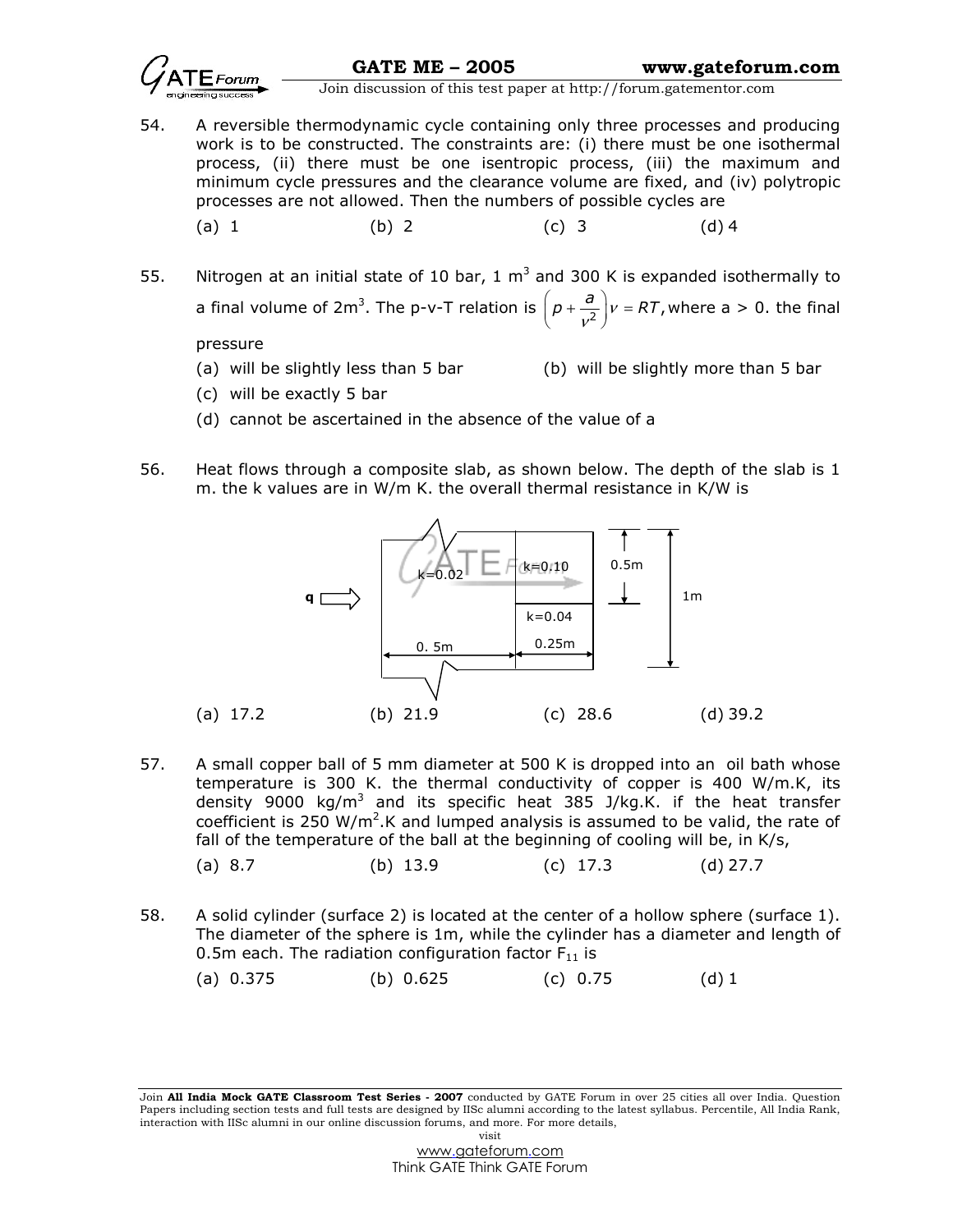

- 59. Hot oil is cooled from 80 to 50°C in an oil cooler which uses air as the coolant. The air temperature rises from 30 to 40°C. the designer uses a LMTD value of 26°C. the type of heat exchanger is
	- (a) parallel flow (b) double pipe (c) counter flow (d) cross flow
- 60. The vapor compression refrigeration cycle is represented as shown in the figure below, with state 1 being the exit of the evaporator. The coordinate system used in this figure is
	- (a) p-h
	- (b) T-s
	- (c) p-s
	- (d) T-h



- 61. A vapor absorption refrigeration system is a heat pump with three thermal reservoirs as shown in the figure. A refrigeration effect of 100W is required at 250 K when the heat source available is at 400 K. Heat rejection occurs at 300 K. the minimum value of heat required (in W) is (a) 167 (b) 100 (c) 80 (d) 20 250k 300k 400k
- 62. Various psychrometric processes are shown in the figure below.



Join All India Mock GATE Classroom Test Series - 2007 conducted by GATE Forum in over 25 cities all over India. Question Papers including section tests and full tests are designed by IISc alumni according to the latest syllabus. Percentile, All India Rank, interaction with IISc alumni in our online discussion forums, and more. For more details, visit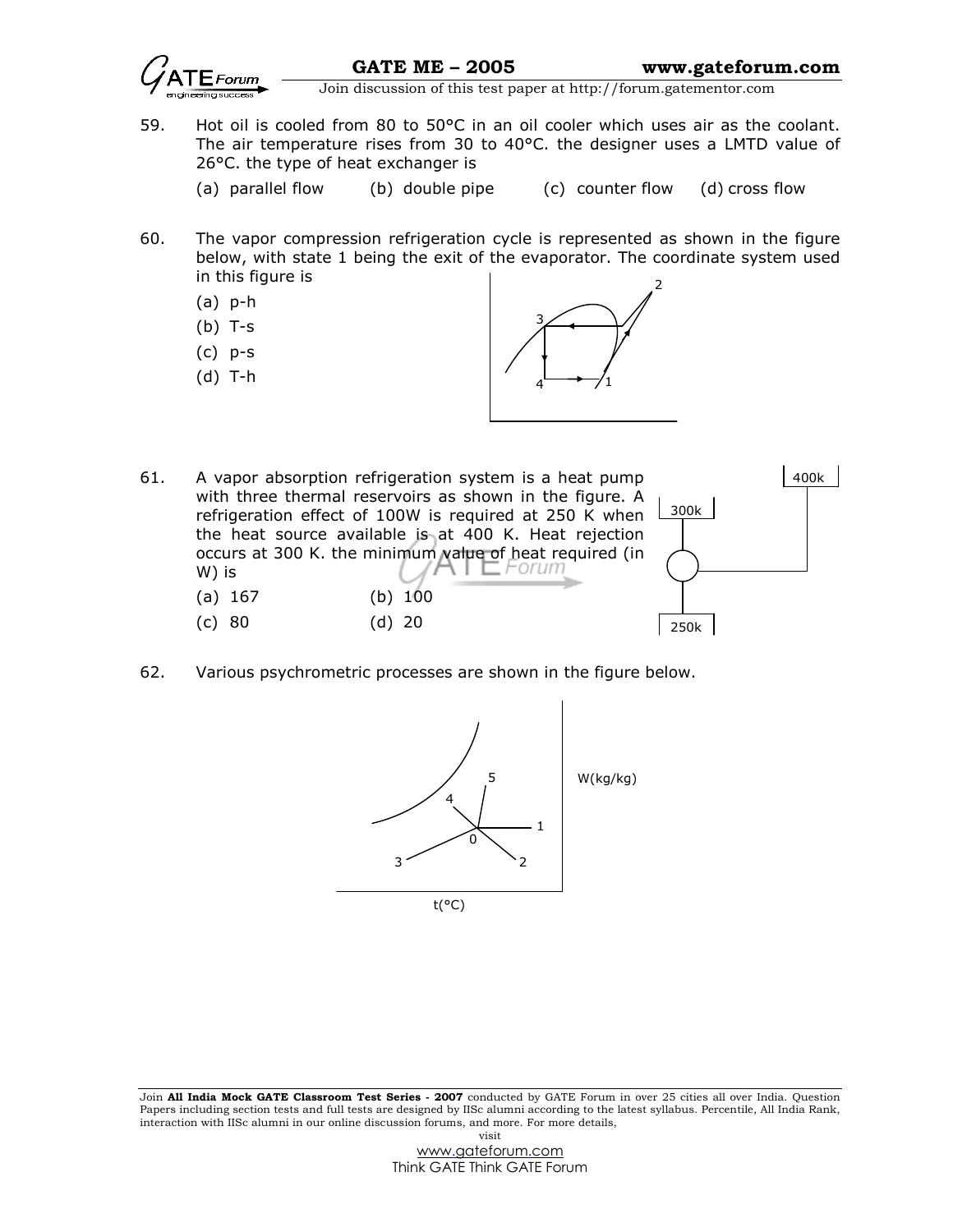

| Process in Figure | Name of the process                     |
|-------------------|-----------------------------------------|
| P. 0-1            | i. Chemical dehumidification            |
| Q. 0-2            | ii. Sensible heating                    |
| R. 0-3            | iii. Cooling and dehumidification       |
| S. 0-4            | iv. Humidification with steam injection |
| T. 0-5            | v. Humidification with water injection  |

- (a) P i, Q ii, R iii, S iv, T v (b) P ii, Q i, R iii, S v, T iv
- (c) P ii, Q i, R iii, S iv, T v (d) P iii, Q iv, R v, S i, T ii
- 63. In the velocity diagram shown below,  $u = b$ lade velocity,  $C = ab$ solute fluid velocity and  $w =$  relative velocity of fluid and the subscripts 1 and 2 refer to inlet and outlet. This diagram is for



the base of the downsprue is 1 cm<sup>2</sup>. The downsprue feeds a horizontal runner leading into the mould cavity of volume  $1000 \text{ cm}^3$ . The time required to fill the mould cavity will be

(a) 4.05 s (b) 5.05 s (c) 6.05 s (d) 7.25 s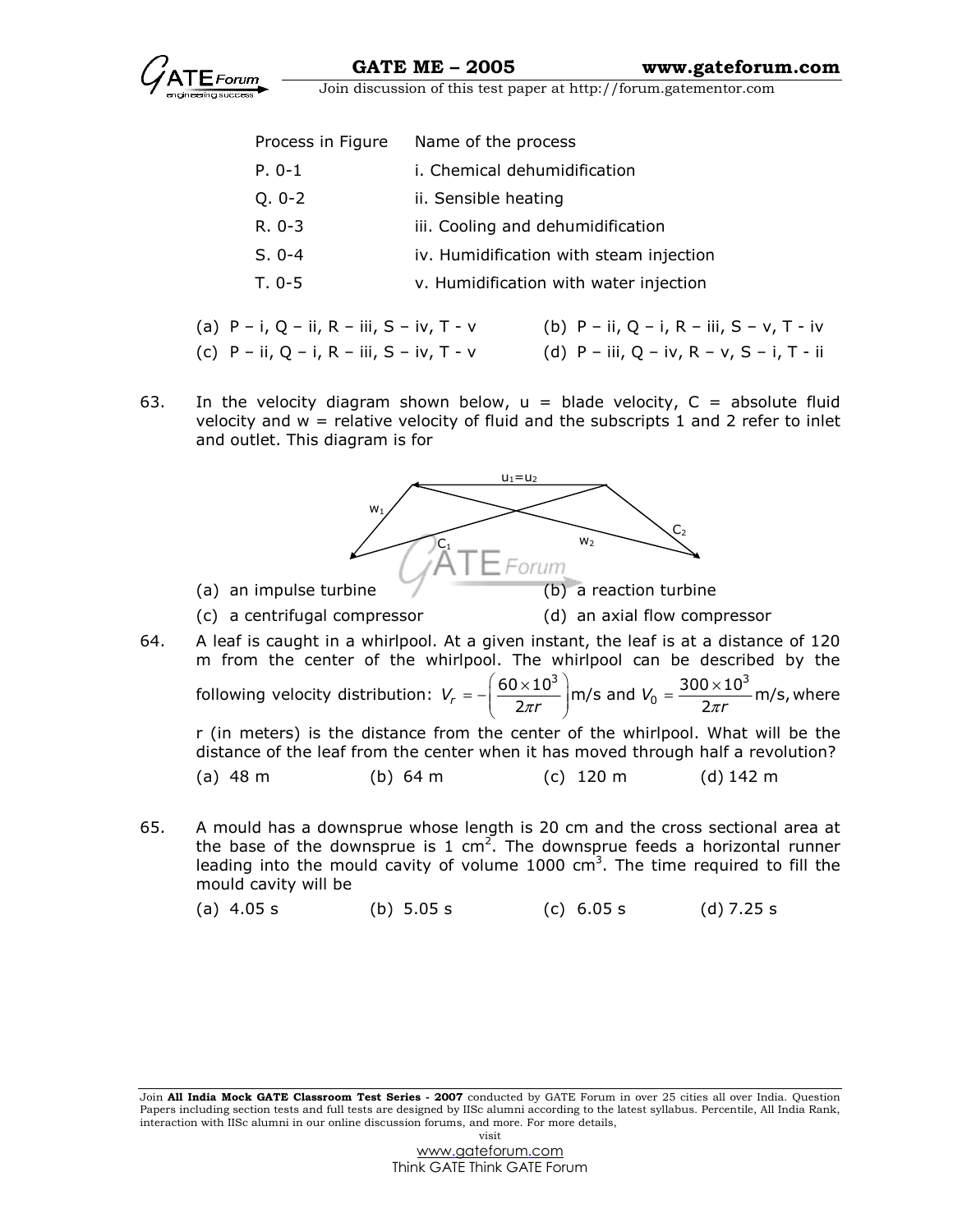

66. A 2 mm thick metal sheet is to be bent at an angle of one radian with a bend radius of 100 mm. If the stretch factor is 0.5, the bend allowance is



67. Spot welding of two 1 mm thick sheets of steel (density = 8000 kg/m<sup>3</sup>) is carried out successfully by passing a certain amount of current for 0.1 second through the electrodes. The resultant weld nugget formed is 5 mm in diameter and 1.5 mm thick. If the latent heat of fusion of steel is 1400 kJ/kg and the effective resistance in the welding operation is 200  $\Omega$ , the current passing through the electrodes is approximately

(a) 1480 A (b) 3300 A (c) 4060 A (d) 9400 A

- 68. A 600 mm  $\times$  300 mm flat surface of a plate is to be finish machined on a shaper. The plate has been fixed with the 600 mm side along the tool travel direction. If the tool over-travel at each end of the plate is 20 mm, average cutting speed is 8 m/min, feed rate is 0.3 mm/stroke and the ratio of return time to cutting time of the tool is 1:2, the time required for machining will be
	- (a) 8 minutes (b) 12 minutes (c) 16 minutes (d) 20 minutes
- 69. The tool of an NC machine has to move along a circular arc from (5,5) to (10,10) while performing an operation. The center of the arc is at (10,5). Which one of the following NC tool path commands performs the above mentioned operation?
	- (a) N010 G02 X10 Y10 X5 Y5 R5 (b) N010 G03 X10 Y10 X5 Y5 R5 (c) N010 G01 X5 Y5 X10 Y10 R5 (d) N010 G02 X5 Y5 X10 Y10 R5
- 70. A component can be produced by any of the four processes I, II, III and IV. Process I has a fixed cost of Rs.20 and variable cost of Rs.3 per piece. Process II has a fixed cost of Rs.50 and variable cost of Re.1 per piece. Process III has a fixed cost of Rs.40 and variable cost of Rs.2 per piece. Process IV has a fixed cost of Rs.10 and variable cost of Rs.4 per piece. If the company wishes to produce 100 pieces of the component, from economic point of view it should choose
	- (a) Process I (b) Process II (c) Process III (d) Process IV
- 71. A welding operation is time-studied during which a operator was pace-rated as 120%. The operator took, on an average, 8 minutes for producing the weld-joint. If a total of 10% allowances are allowed for this operation, the expected standard production rate of the weld-joint (in units per 8 hour day) is

Join All India Mock GATE Classroom Test Series - 2007 conducted by GATE Forum in over 25 cities all over India. Question Papers including section tests and full tests are designed by IISc alumni according to the latest syllabus. Percentile, All India Rank, interaction with IISc alumni in our online discussion forums, and more. For more details, visit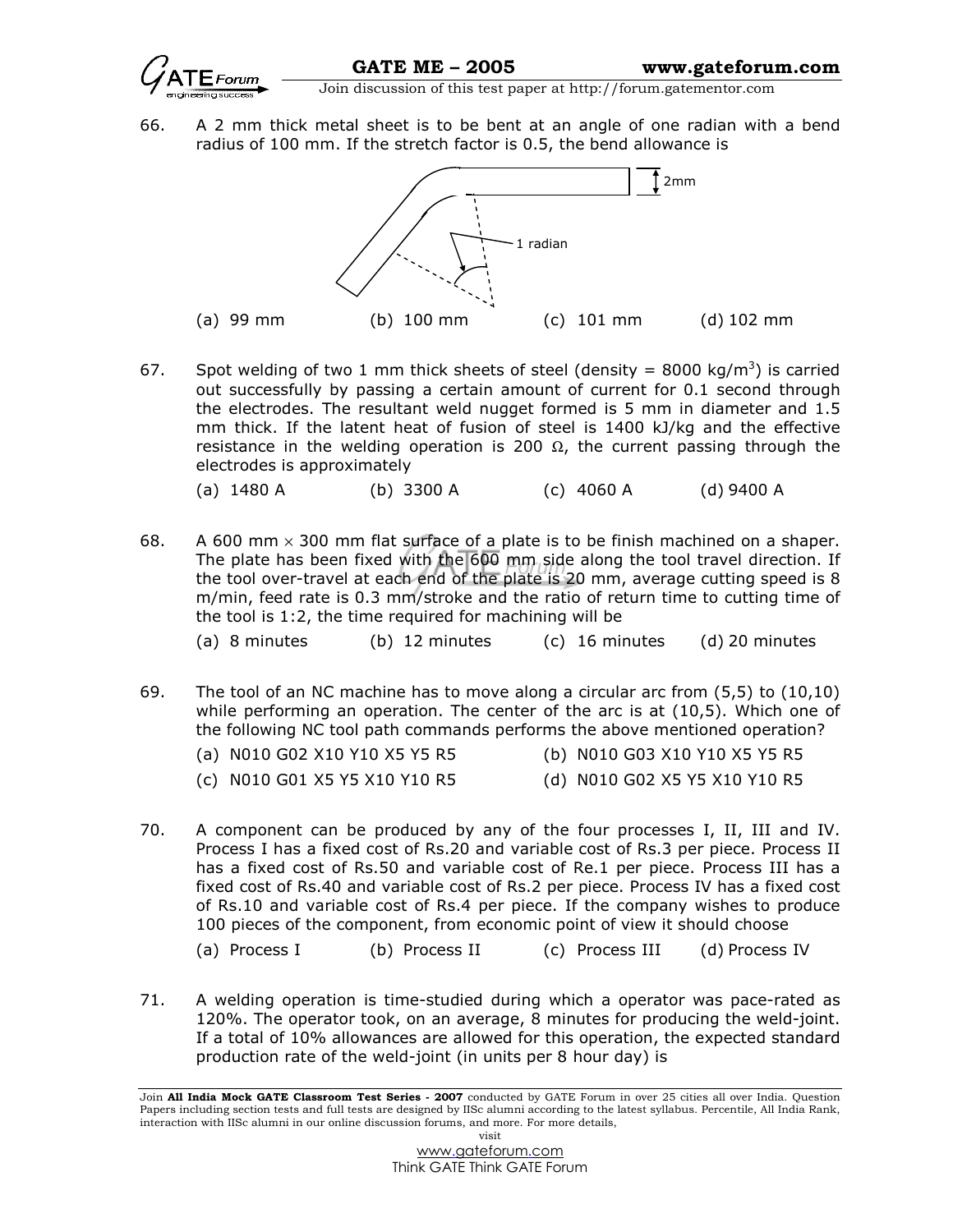| $\mathcal{G}_{\texttt{ATE}$ Forum | <b>GATE ME - 2005</b>                                             | www.gateforum.com |
|-----------------------------------|-------------------------------------------------------------------|-------------------|
|                                   | Join discussion of this test paper at http://forum.gatementor.com |                   |

(a) 45 (b) 50 (c) 55 (d) 60

72. The distribution of lead-time demand fro an item is as follows:

| Lead time demand | Probability |  |
|------------------|-------------|--|
| 80               | 0.20        |  |
| 100              | 0.25        |  |
| 120              | 0.30        |  |
| 140              | 0.25        |  |

The reorder level is 1.25 times the expected value of the lead-time demand. The service level is

| (a) 25% | (b) 50% | $(c)$ 75% | $(d)$ 100% |
|---------|---------|-----------|------------|
|         |         |           |            |
|         |         |           |            |

- 73. A project has six activities (A to F) with respective activity durations 7,5,6,6,8,4 days. The network has three paths A-B,C-D and E-F. All the activities can be crashed with the same crash cost per day. The number of activities that need to be crashed to reduce the project duration by 1 day is
- (a) 1 (b) 2 (c) 3 (d) 6
- 74. A company has two factories S1, S2 and two warehouses D1, D2. the supplies from S1 and S2 are 50 and 40 units respectively. Warehouse D1 requires a minimum of 20 units and a maximum of 40 units. Warehouse D2 requires a minimum of 20 units and, over and above, it can take as much as can be supplied. A **balanced** transportation problem is to be formulated for the above situation. The number of supply points, the number of demand points, and the total supply (or total demand) in the balanced transportation problem respectively are

(a) 2, 4, 90 (b) 2, 4, 110 (c) 3, 4, 90 (d) 3, 4, 110

75. Two tools P and Q have signatures  $5^{\circ} - 5^{\circ} - 6^{\circ} - 8^{\circ} - 30^{\circ} - 0$ 

and  $5^{\circ}$  -  $5^{\circ}$  -  $7^{\circ}$  -  $7^{\circ}$  -  $8^{\circ}$  - 15 $^{\circ}$  - 0 (both ASA) respectively. They are used to turn components under the same machining conditions. If  $h_P$  and  $h_Q$  denote the peakto-valley heights of surfaces produced by the tools P and Q, the ratio  $\frac{h_{\rho}}{h_{\rho}}$  $\frac{n_p}{h_o}$  will be

Q

(a)  $\frac{\tan 8^{\circ} + \cot 15}{\tan 8^{\circ} + \cot 30}$  $^{\circ}$  + cot 15 $^{\circ}$  $^{\circ}$  + cot 30 $^{\circ}$ (b)  $\frac{\tan 15^\circ + \cot 8^\circ}{\tan 30^\circ + \cot 8^\circ}$  $^{\circ}$  + cot  $8^{\circ}$  $^{\circ}$  + cot  $8^{\circ}$ (c)  $\frac{\tan 15^\circ + \cot 7^\circ}{\tan 30^\circ + \cot 7^\circ}$  $\degree$  + cot 7 $\degree$  $\degree$  + cot 7 $\degree$ (d)  $\frac{\tan 7^{\circ} + \cot 15}{\tan 7^{\circ} + \cot 30}$  $^{\circ}$  + cot 15 $^{\circ}$  $^{\circ}$  + cot 30 $^{\circ}$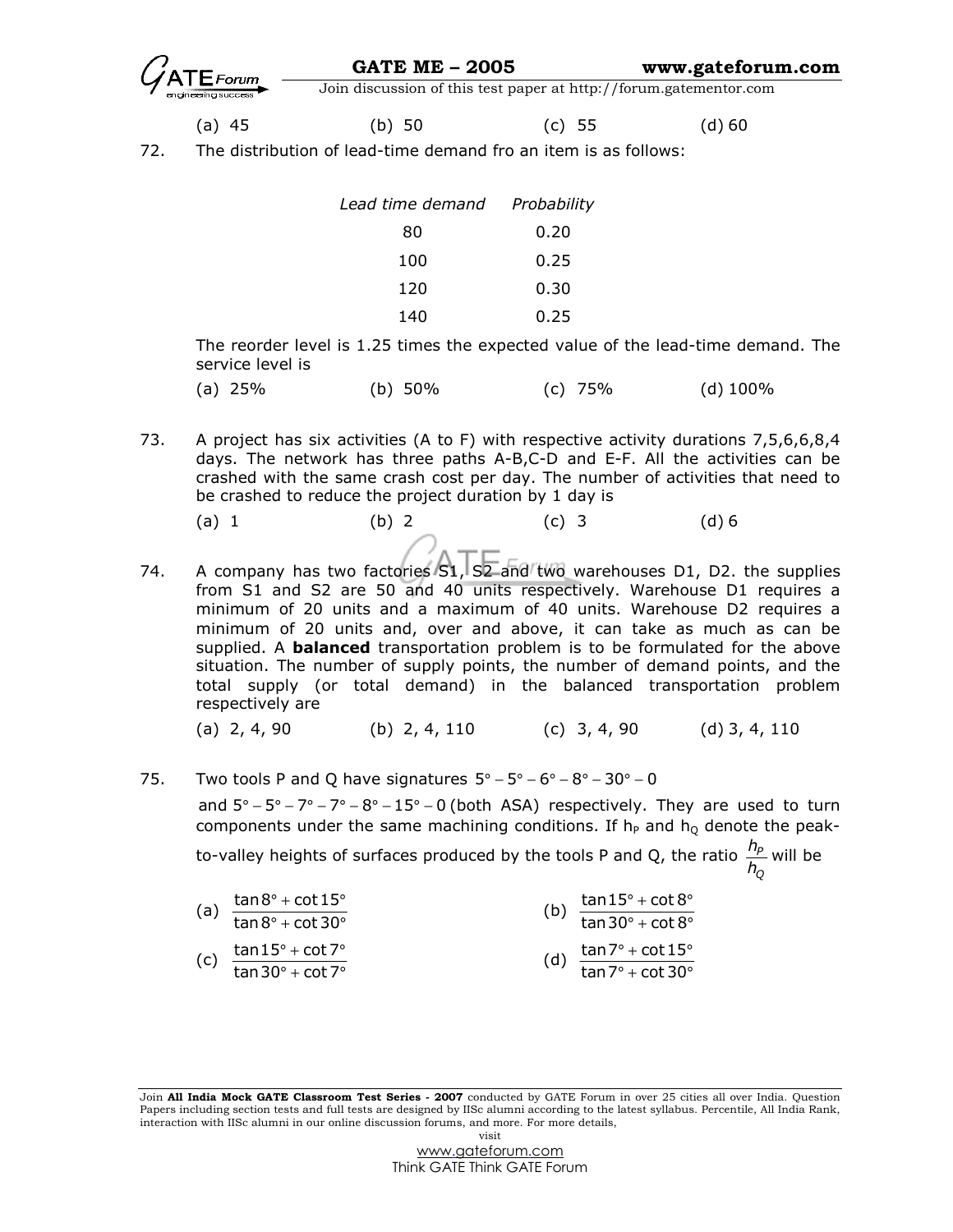

### Common Data Questions

Common Data for Questions 76, 77, 78: An instantaneous configuration of a four-bar mechanism, whose plane is horizontal, is shown in the figure below. At this instant, the angular velocity and angular acceleration of link  $O_2A$  are  $\omega = 8$ rad/s and  $\alpha = 0$ , respectively, and the driving torque (τ) is zero. The link  $O_2A$  is balanced so that its center of mass falls at  $O<sub>2</sub>$ .



77. At the instant considered, what is the magnitude of the angular velocity of  $O_4 B$ ?

(a)  $1 \text{ rad/s}$  (b)  $3 \text{ rad/s}$  (c)  $8 \text{ rad/s}$  $\frac{3}{3}$  rad/s

- 78. At the same instant, if the component of the force at joint A along AB is 30 N, then the magnitude of the joint reaction at  $O<sub>2</sub>$ 
	- (a) is zero
	- (b) is 30 N
	- (c) is 78 N
	- (d) cannot be determined from the given data

**Common Data for Questions 79, 80:** In two air standard cycles - one operating on the Otto and the other on the Brayton cycle – air is isentropically compressed from 300 to 450 K. heat is added to raise the temperature to 600 K in the Otto cycle and to 550 K in the Brayton cycle.

- 79. If  $\eta_0$  and  $\eta_B$  are the efficiencies of the Otto and Brayton cycles, then
	- (a)  $\eta_o = 0.25, \eta_B = 0.18$  (b)  $\eta_o = \eta_B = 0.33$
	- (c)  $\eta_0 = 0.5$ ,  $\eta_B = 0.45$

Join All India Mock GATE Classroom Test Series - 2007 conducted by GATE Forum in over 25 cities all over India. Question Papers including section tests and full tests are designed by IISc alumni according to the latest syllabus. Percentile, All India Rank, interaction with IISc alumni in our online discussion forums, and more. For more details,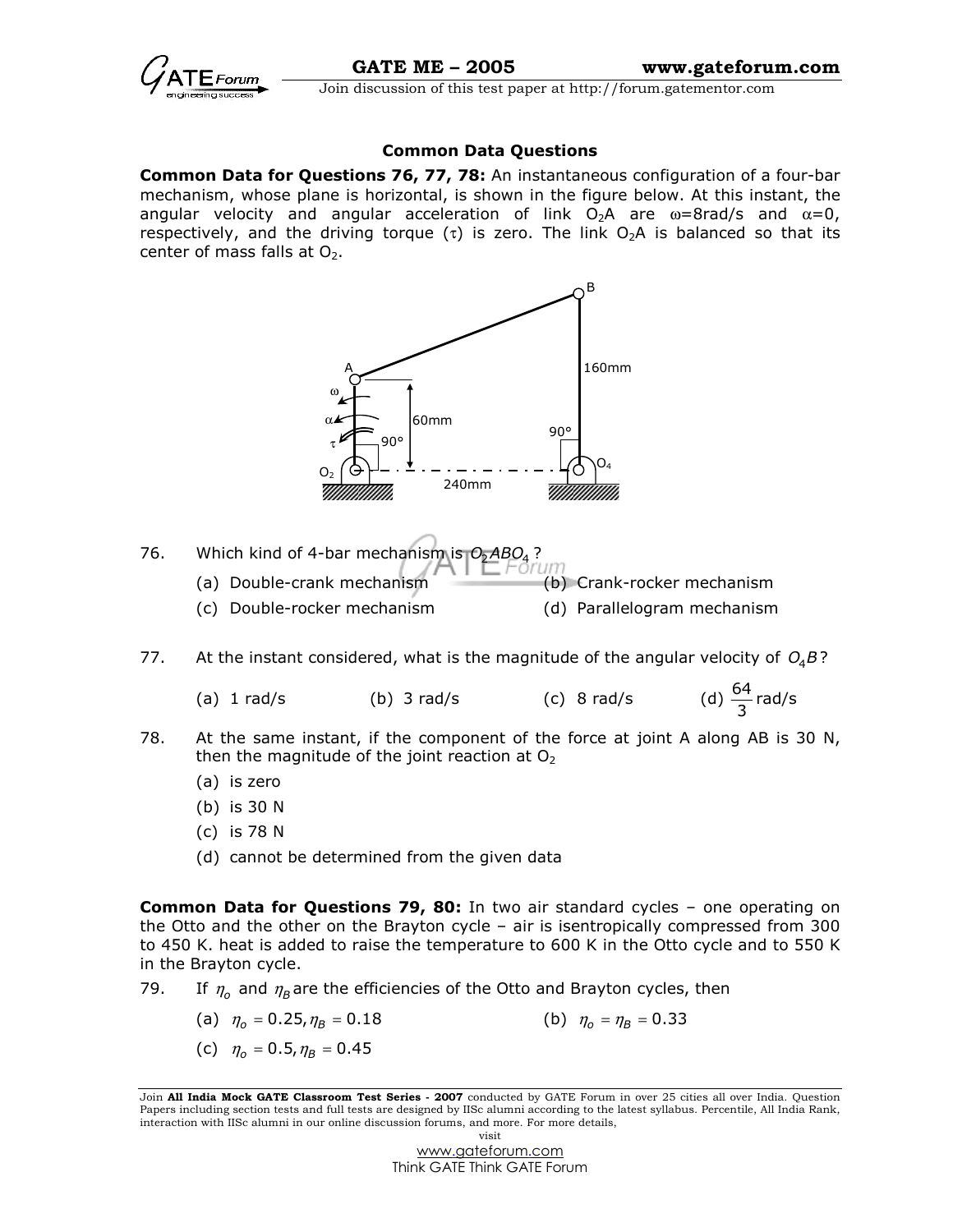

- (d) it is not possible to calculate the efficiencies unless the temperature after the expansion is given.
- 80. If  $W_0$  and  $W_B$  are work outputs per unit mass, then
	- (a)  $W_o > W_B$  (b)  $W_o < W_B$  (c)  $W_o = W_B$
	- (d) it is not possible to calculate the work outputs unless the temperature after the expansion is given.

## Linked Answer Questions: Q.81a to Q.85b carry two marks each.

Statement for Linked Answer Questions 81a & 81b: The complete solution for the ordinary differential equation  $^{2}y - dy = 0$  is  $y = 0e^{-x} + 0e^{-3}$  $\frac{d^2y}{dx^2} + p\frac{dy}{dx} + qy = 0$  is  $y = c_1e^{-x} + c_2e^{-3x}$  $dx^2$  dx  $+p\frac{dy}{dx} + qy = 0$  is  $y = c_1e^{-x} + c_2e^{-x}$ 

81.  $(A)$  Then, p and q are

(a)  $p = 3$ ,  $q = 3$  (b)  $p = 3$ ,  $q = 4$  (c)  $p = 4$ ,  $q = 3$  (d)  $p = 4$ ,  $q = 4$ 

(B) Which of the following is a solution of the differential equation

$$
\frac{d^2y}{dx^2} + p\frac{dy}{dx} + (q+1)y = 0
$$
\n(a)  $e^{-3x}$  (b)  $xe^{-x}$   $\overline{1} \xrightarrow{f$   $\overline{f}$   $\overline{f}$   $\overline{f}$   $\overline{f}$   $\overline{f}$   $\overline{f}$   $\overline{f}$   $\overline{f}$   $\overline{f}$   $\overline{f}$   $\overline{f}$   $\overline{f}$   $\overline{f}$   $\overline{f}$   $\overline{f}$   $\overline{f}$   $\overline{f}$   $\overline{f}$   $\overline{f}$   $\overline{f}$   $\overline{f}$   $\overline{f}$   $\overline{f}$   $\overline{f}$   $\overline{f}$   $\overline{f}$   $\overline{f}$   $\overline{f}$   $\overline{f}$   $\overline{f}$   $\overline{f}$   $\overline{f}$   $\overline{f}$   $\overline{f}$   $\overline{f}$   $\overline{f}$   $\overline{f}$   $\overline{f}$   $\overline{f}$   $\overline{f}$   $\overline{f}$   $\overline{f}$   $\overline{f}$   $\overline{f}$   $\overline{f}$   $\overline{f}$   $\overline{f}$   $\overline{f}$   $\overline{f}$   $\overline{f}$   $\overline{f}$   $\overline{f}$   $\overline{f}$   $\overline{f}$   $\overline{f}$   $\overline{f}$   $\overline{f}$   $\overline{f}$   $\overline{f}$   $\overline{f}$   $\overline{f}$   $\overline{f}$   $\overline{f}$   $\overline{f}$   $\overline{f}$   $\overline{f}$   $\overline{f}$   $\overline{f}$   $\overline{f$ 

### Statement for Linked Answer Questions 82a & 82b:

A band brake consists of a lever attached to one end of the band. The other end of the band is fixed to the ground. The wheel has a radius of 200 mm and the wrap angle of the band is 270°. The braking force applied to the lever is limited to 100N, and the coefficient of friction between the band and the wheel is 0.5. No other information is given. 200mm



- 82.  $(A)$  The maximum tension that can be generated in the band during braking is (a) 1200 N (b) 2110 N (c) 3224 N (d) 4420 N
	- (B) The maximum wheel torque that can be completely braked is

Join All India Mock GATE Classroom Test Series - 2007 conducted by GATE Forum in over 25 cities all over India. Question Papers including section tests and full tests are designed by IISc alumni according to the latest syllabus. Percentile, All India Rank, interaction with IISc alumni in our online discussion forums, and more. For more details, visit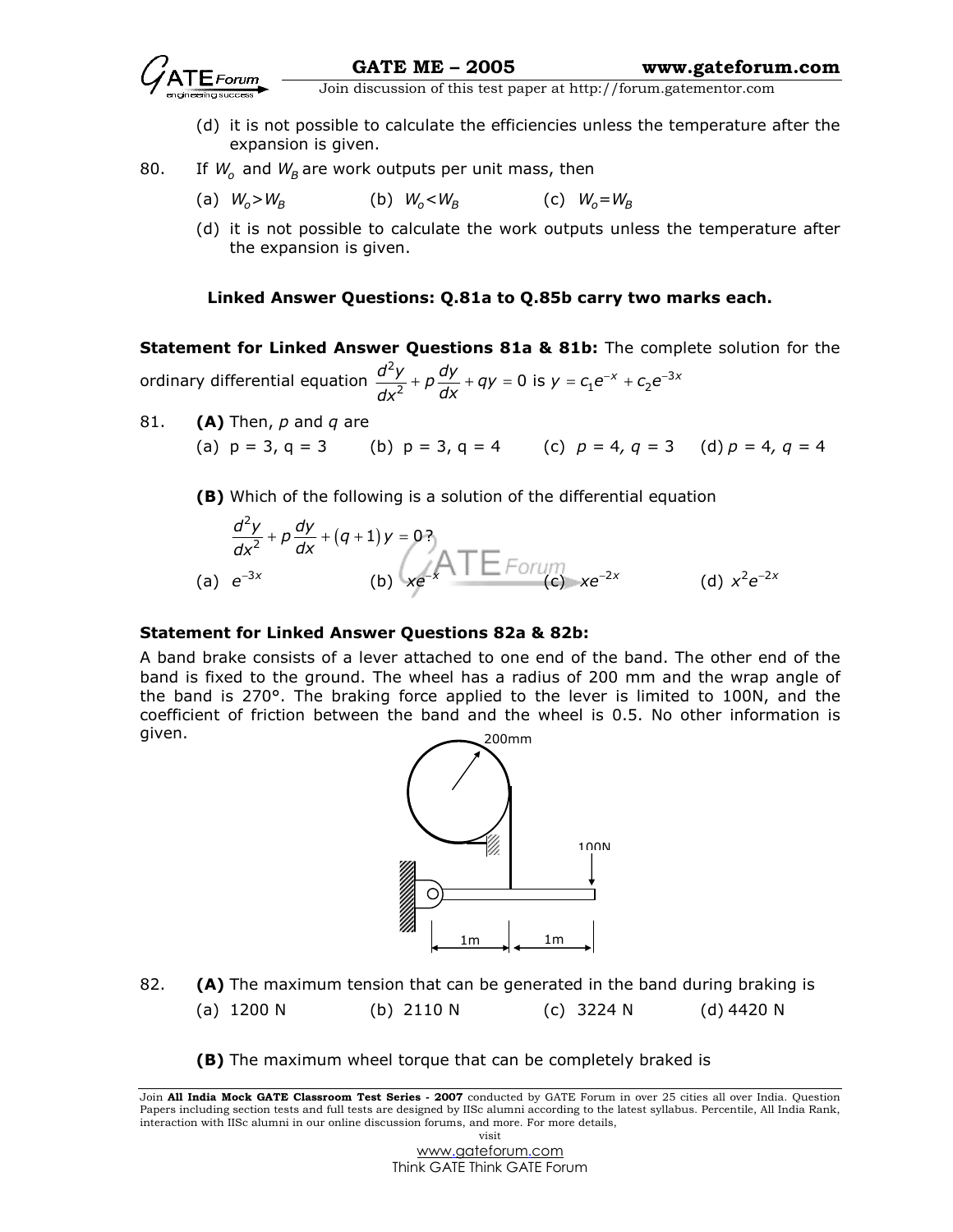(a) 200 N.m (b) 382 N.m (c) 604 N.m (d) 844 N.m

Statement for Linked Answer Questions 83a & 83b: Consider a linear programming problem with two variables and two constraints. The objective function is: Maximize  $X_1$  + X<sub>2</sub>. The corner points of the feasible region are (0,0), (0,2), (2,0) and  $\left(\frac{4}{3},\frac{4}{3}\right)$ .

- 83. **(A)** If an additional constraint  $X_1 + X_2 \le 5$  is added, the optimal solution is
- (a)  $\left(\frac{5}{3}, \frac{5}{3}\right)$  (b)  $\left(\frac{4}{3}, \frac{4}{3}\right)$  (c)  $\left(\frac{5}{2}, \frac{5}{2}\right)$  (d) (5,0)
	- **(B)** Let Y<sub>1</sub> and Y<sub>2</sub> be the decision variables of the dual and  $v_1$  and  $v_2$  be the slack variables of the dual of the given linear programming problem. The optimum dual variables are
	- (a)  $Y_1$  and  $Y_2$  (b)  $Y_1$  and  $V_1$  (c)  $Y_1$  and  $V_2$  (d)  $V_1$  and  $V_2$

## Statement for Linked Answer Questions 84a & 84b:

The following table of properties was printed out for saturated liquid and saturated vapour of ammonia. The titles for only the first two columns are available. All that we know is that the other columns (columns 3 to 8) contain data on specific properties, namely, internal energy (kJ/kg), enthalpy (kJ/kg) and entropy (kJ/kg.K).

| $T(^{\circ}C)$ | P(kPa) |        |        |        |        |        |        |
|----------------|--------|--------|--------|--------|--------|--------|--------|
| $-20$          | 190.2  | 88.76  | 0.3657 | 89.05  | 5.6155 | 1299.5 | 1418.0 |
| 0              | 429.6  | 179.69 | 0.7114 | 180.36 | 5.3309 | 1318.0 | 1442.2 |
| 20             | 857.5  | 272.89 | 1.0408 | 274.30 | 5.0860 | 1332.2 | 1460.2 |
| 40             | 1554.9 | 368.74 | 1.3574 | 371.43 | 4.8662 | 1341.0 | 1470.2 |

84. **(A)** The specific enthalpy data are in columns

| (a) $3$ and $7$ | $(b)$ 3 and 8 | (c) 5 and 7 | $(d)$ 5 and 8 |
|-----------------|---------------|-------------|---------------|
|                 |               |             |               |

(B) When saturated liquid at 40°C is throttled to –20°C, the quality at exit will be (a) 0.189 (b) 0.212 (c) 0.231 (d) 0.788